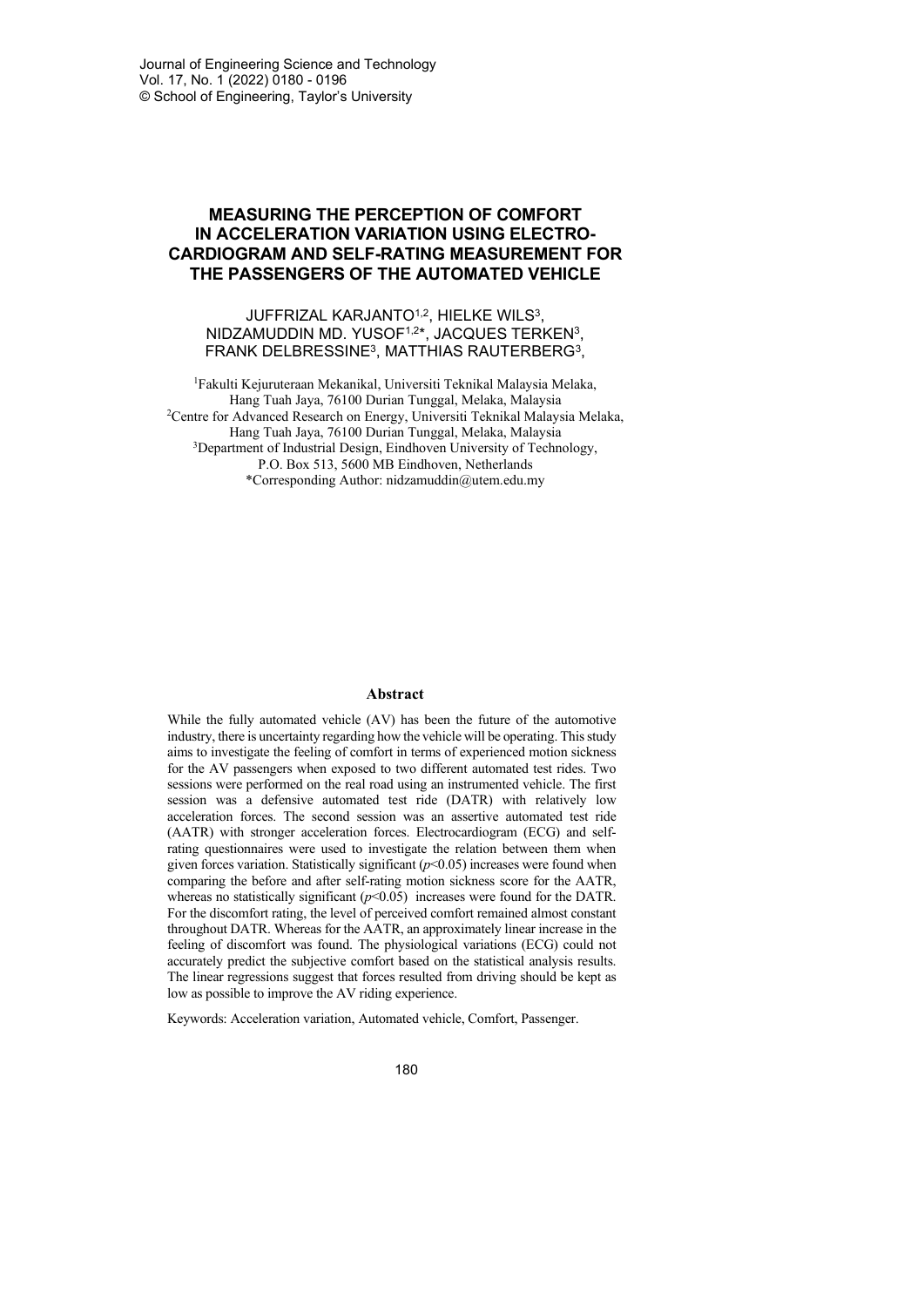#### **1. Introduction**

It is not known how a fully automated vehicle (AV) is going to operate or drive. But fundamentally, a fully AV is a robotic vehicle with various sensors that can drive by itself. Therefore, it is predicted that human users or passengers inside the vehicle can make the journey more productive. However, since the passengers do not have to drive, and likely engage in activities other than driving, the unpredictable changes in acceleration are predicted to cause physical and mental discomfort to them. Comfort is highly influenced by expectation from the user [1], and in the context of a riding vehicle, comfort is highly related to the acceleration's rate and/or deceleration, jerk (the first derivative of acceleration), and seating type [2].

In this paper, we focus on physical comfort and discomfort related to abrupt changes in acceleration that will lead to motion sickness. Humans are susceptible to motion sickness (MS) when exposed to low-frequency longitudinal and lateral accelerations within the range of 0.1-0.5 Hz [3]. These kinds of motion occur when a vehicle is being driven on a suburban environment with stop-and-go traffic, and when the geometry of the roadways is winding and curved. Therefore, it is interesting to discover what will happen to the AV passenger's level of MS when subjected to low-frequency motions. Especially when they are no longer deal with driving task and engaging in future preferences of a non-driving related task (NDRT) such as playing games and reading [4-6].

When engaging in NDRTs, the occupants will be passive passengers who lose the controllability from the perspective of the user [7]. According to Elbanhawi et al. [8], this loss introduces the need for reassessing passenger comfort criteria for future AV development. Thereby, prior work found that passengers typically have significantly different perspectives with regards to comfort and safety than drivers do [9]. Passengers are unable to foresee and anticipate the vehicle's direction of motion [10, 11]. Hence, it can potentially cause conflicts between the physical and psychological variation components. AV's passengers are likely to develop MS because of three reasons; the lack of control over the direction of motion, the inability to anticipate the direction of motion, and the mismatched inputs between the vestibular and visual system [10, 11]. Sivak and Schoettle [12] estimates that about 12% of American adults are expected to experience moderate MS in future AV, whereas this would be the case for about 17% of the Indians. Hence, MS is a possible threat to the overall acceptance of AV's and that it is one of the key factors that potentially affect the perception of comfort in a negative way. Therefore, this study assumed and treated the feeling of MS as an extreme form or level of discomfort.

Human comfort and its perception can be assessed by subjective (e.g., by using self-rating questionnaires) and by objective evaluation (e.g., physiological measures). The perception of comfort was supposed to be observable at the psychological (i.e., subjective) as well as the physiological (i.e., objective) level. The reasons for using the physiological measurements to measure MS are twofold. First, its ability to obtain a continuous recording of one's physiological state. Hence, allow the experiment to be done without the need to stop and collect the data [13]. Secondly, the physiological measurements offer a quantitative view of the measurement of MS. The physiological measurements can be analysed together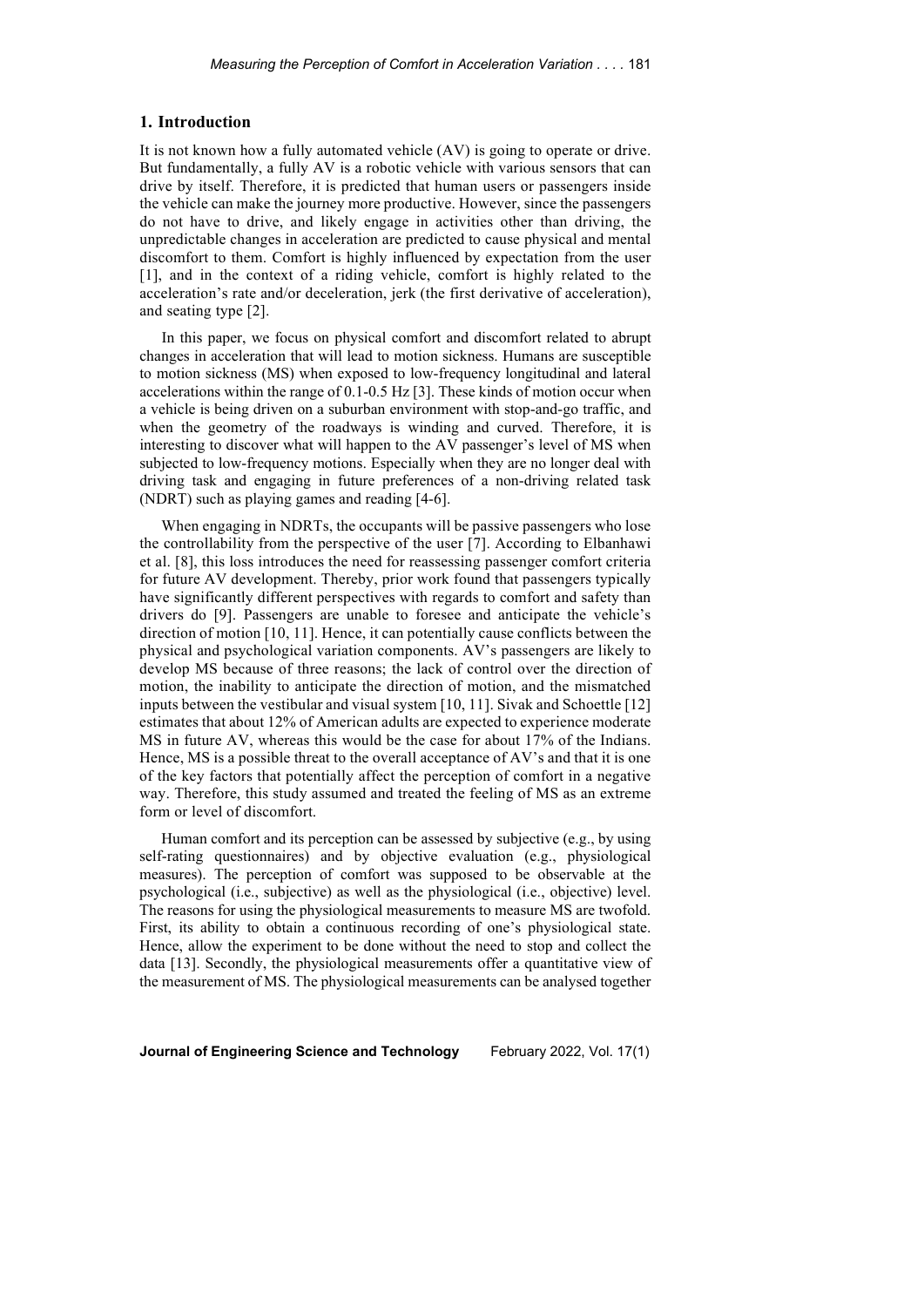with the subjective measurement for a complete understanding of what happened to comfort level during the presence of MS.

Physiological measurements have been used in the past to investigate the severity of MS experienced by a human. Heart rate variability (HRV) analysis was an attractive method because it is non-invasive, pain-free, economic, and simple to apply [14]. HRV can be analysed using both time- and frequency-domain analysis. The frequency-domain analysis includes an analysis of the power spectral density (PSD). In the past, PSD was usually calculated by an algorithm called the Fast Fourier Transform (FFT). Recent research has also focused on autoregressive modelling (AR) for PSD calculation [14].

Based on previous research, there are challenges in the development of AVs. One of these challenges is to create a better AV riding experience. This study focuses on one particular aspect of this AV riding experience, namely the perception of the comfort of AV passengers in terms of the feeling of MS. Thereby, comfort due to physical causes (i.e., variation in forces resulting from driving exerted on the passenger's body) was of particular interest. It was hypothesised that stronger forces result in more AV passenger discomfort indicated by higher experienced MS. It was decided to use psychological (i.e., self-rating measurements) and physiological measures (i.e., HRV) to study the perception of comfort. Thereby, it was hypothesised that physical variations (i.e., variation in forces) are related to both psychological and physiological variations. Therefore, an on-road experiment was organised in which the physical variations were controlled in the sense of having two different test rides conditions.

# **2.Methodology**

#### **2.1.Test vehicle**

The test vehicle was provided by the Department of Industrial Design of the Eindhoven University of Technology (TU/e). A Renault Espace was transformed into an instrumented car to make it a suitable test vehicle for AV driving scenarios and has been used for prior researches on AV riding experience [15]. The vehicle is equipped with a built-in accelerometer and electrocardiogram (ECG) sensors for the participants. All the data captured and synchronised in a data acquisition device (DAQ). The vehicle's interior was adjusted to simulate an AV riding experience for an SAE's Level 5 automated vehicle [16]. One may refer to [15] for further explanation of the test setup.

The Driver Wizard technique was used to simulate the AV riding experience. This technique is introduced by Baltodano et al. [17] for simulating automated vehicles on open public roads. In this method, the subjects were told that they are interacting with a computer system through an interface whereas the Driver Wizard is concealed (see [Fig. 1\)](#page-3-0). Since the vehicle is still operated by a human driver (Driver Wizard), there is a need for consistent driving to maximise the validity of the experiment data across subjects. Therefore, the Driver Wizard is helped by a device, which is called the Automatic Acceleration and Data controller (AUTOAccD). This device has been developed to guide the Driver Wizard to accomplish selected accelerations (see Table 1) [18].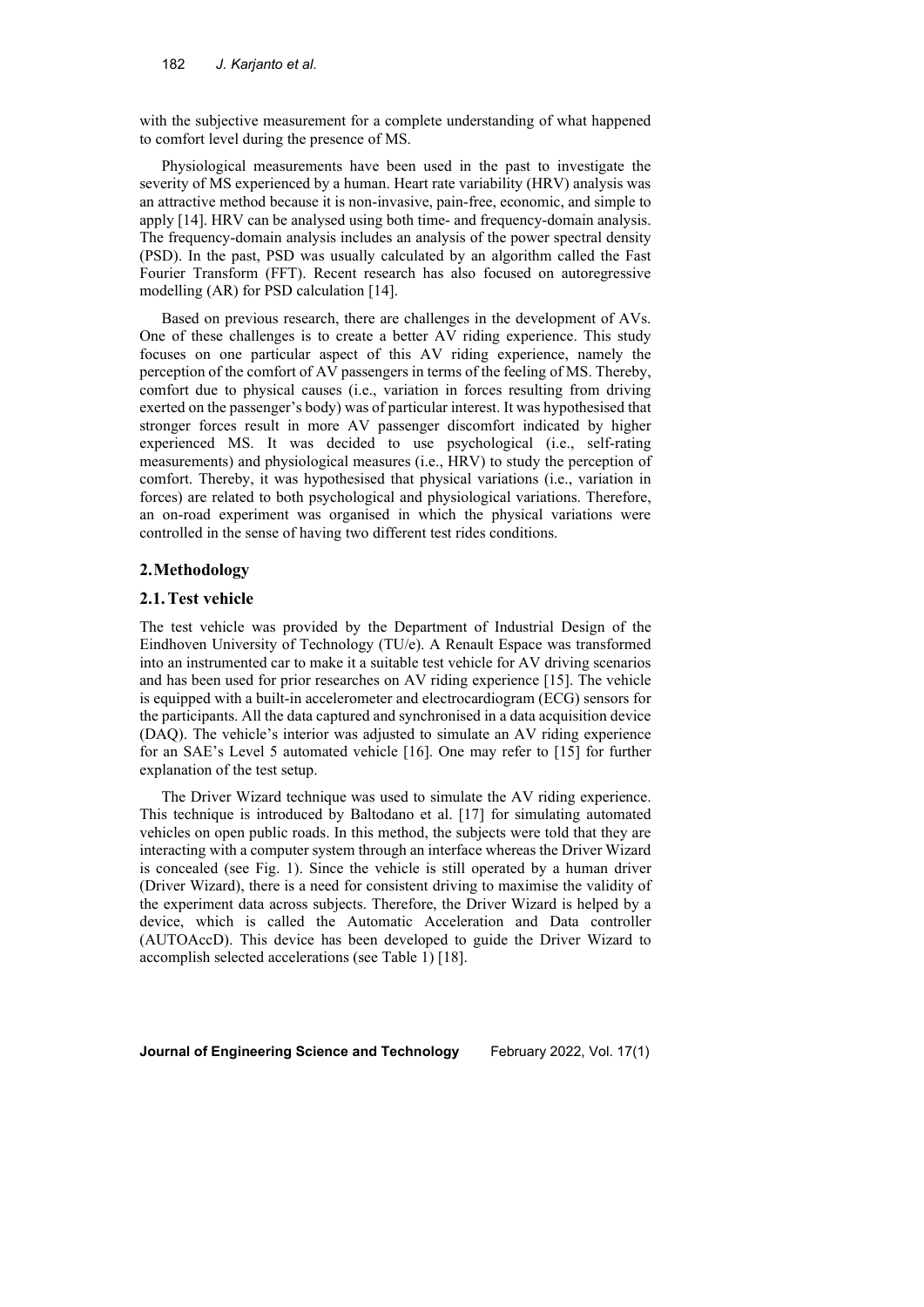

**Fig. 1. Test setup interior layout.**

# <span id="page-3-0"></span>**2.2.Approach**

The study consisted of two test rides conditions, in which two AV's driving styles, defensive and assertive automated driving style were tested. These two automated driving styles are characterised by typical ranges of acceleration, as shown in Table 1. They have been proved and used in previous studies on AV riding experience (e.g., [6, 19]).

**Table 1. Ranges of acceleration for defensive and assertive AV driving styles in tri-axial directions, 1.00 g = 9.81 (m/s²).**

| Type of acceleration         | Defensive automated<br>driving style | <b>Assertive automated</b><br>driving style |
|------------------------------|--------------------------------------|---------------------------------------------|
| Longitudinal<br>acceleration | $0.14$ g to $0.25$ g                 | $0.25$ g to $0.50$ g                        |
| Longitudinal<br>deceleration | $-0.14$ g to $-0.33$ g               | $-0.33$ g to $-0.76$ g                      |
| <b>Lateral acceleration</b>  | $0.15$ g to $0.42$ g                 | $0.42$ g to $0.54$ g                        |
| <b>Vertical acceleration</b> | $0.00$ g to $0.16$ g                 | $0.16$ g to $0.66$ g                        |

Every participant was required to participate in both experimental conditions. A within-subjects design is also highly recommended for ECG recording, primarily because of inter-individual variations and complex interaction influencing HRV [20]. During both experimental conditions, participants were instructed to start playing a simple game (Angry Birds®) on a tablet, as soon as they noticed the car started moving. They were asked to keep playing the game as long as the vehicle was driving. Participants were instructed to stop playing as soon as the car was parked again.

Both experiment sessions were organised on the campus of the TU/e, Netherlands. Since the assertive automated driving style included higher longitudinal velocities than the defensive automated driving style, a longer distance was travelled within the same time frame.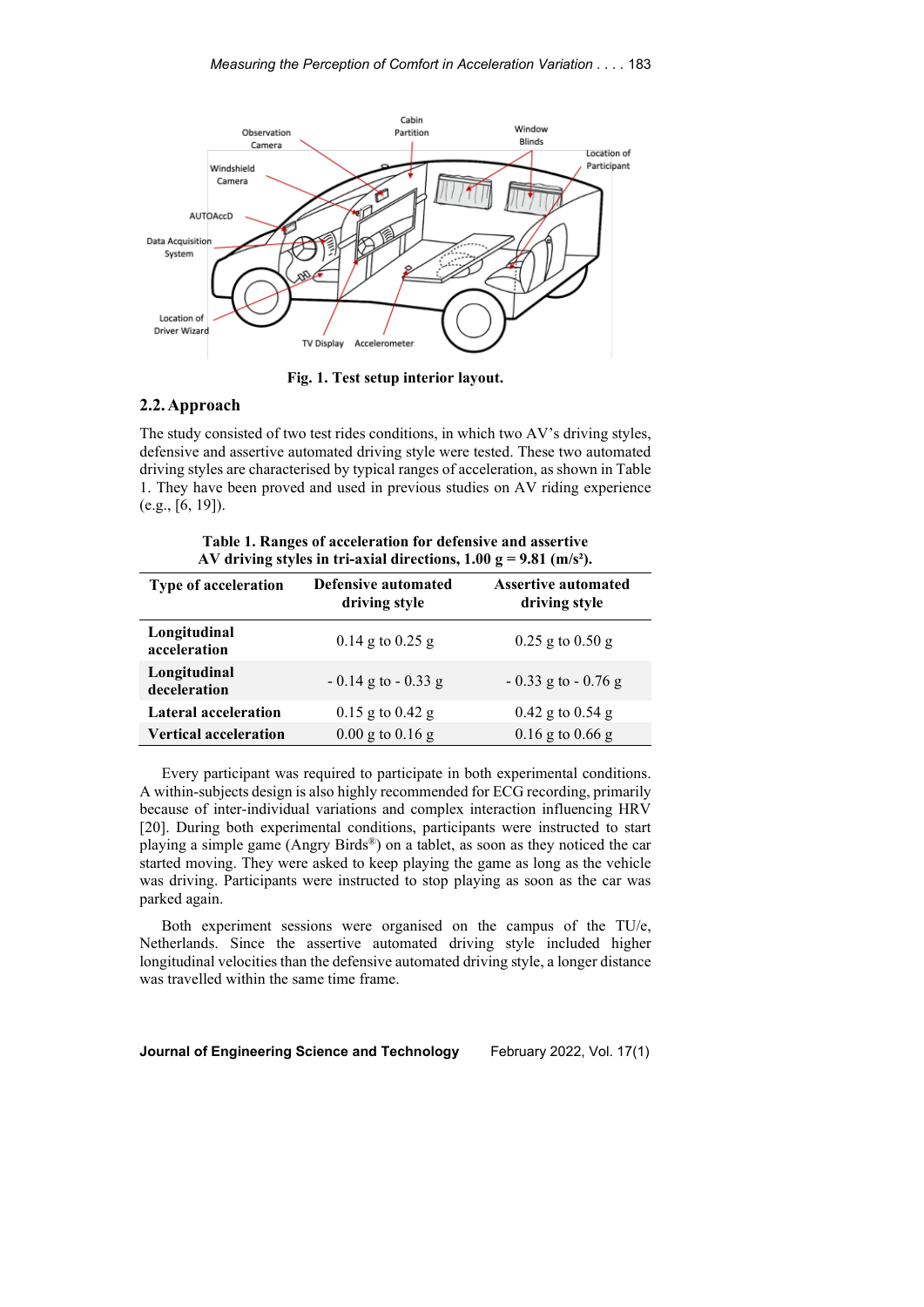#### **2.3.Participant**

Fourteen healthy volunteers (4 females, 10 males), all students at the TU/e, Netherlands participated in the study, the average age was  $23.5$  years (SD = 3.8, minimum = 19, maximum = 31 years).

Three participants did not have a driving license, whereas eleven participants did own a driving license (driving experience  $> 2$  years; N = 10). Nine participants indicated they do between one and five hours' sport every week; five participants do even more than five hours. The average BMI of the fourteen participants was 20.9 (SD = 1.4). The majority of participants ( $N = 9$ ) drink less than one consumption of alcohol per week, five drink between two and seven consumptions. With regards to the consumption of caffeinated drinks (coffee, tea, energising drinks, etc.), twelve participants drink less than one consumption per day while only two participants drink more than one consumption daily. All of the selected participants indicated that they do not smoke.

The Motion Sickness Susceptibility Questionnaire (MSSQ) was used to measure the participant's susceptibility to MS [21]. The mean MSSQ score across the fourteen subjects was  $4.68$  out of  $54.00$  (SD =  $5.45$ ) with the minimum recorded value of 0.00 and maximum recorded value of 18.00. The selected participants are under the  $25<sup>th</sup>$  percentile (i.e., low susceptible to MS).

### **2.4.Consistency of AV test ride**

Vehicle dynamics data (i.e., velocities and accelerations) were collected to measure the consistency of the test rides sessions performed by the Driver Wizard. The calculation of Motion Sickness Dose Value (MSDV) was applied based on [22] as shown in the following equation:

$$
MSDV = \sqrt{\int_0^T [a_w(t)]^2 dt}
$$
 (1)

where  $a_w$  is the root mean square of the acceleration that has been weighted with frequency-weighing and *T* is the exposure period to the motion. MSDV can be calculated individually in each of the three axes (longitudinal, lateral, and vertical).

The LabVIEW DIAdem Toolkit was used to filter the acceleration data and to calculate the MSDV. The analogue acceleration data first have to be converted into SI units (i.e., expressed in  $m/s<sup>2</sup>$ ). Then the software uses the digital Savitzky-Golay filter to detect and filter out noise from the data [23]. These adjusted data were then used to obtain acceleration data that are expressed in terms of root mean square (r.m.s.). The r.m.s. data were obtained by converting the adjusted (i.e., de-noised) acceleration data into frequency weighted accelerations in x-, y-, and z-direction. The data expressed in r.m.s. then have to be squared before they were integrated over the total exposure time. The final result, then, is the MSDV value quantifying the dose value in the longitudinal, lateral, and vertical direction, respectively, expressed in ms<sup>-1.5</sup>.

#### **2.5.Subjective Measurement**

Since MS should be viewed as a multidimensional construct, a questionnaire able to assess multiple dimensions - i.e., the Motion Sickness Assessment Questionnaire (MSAQ) [24]. It consists of sixteen statements that are related to one of four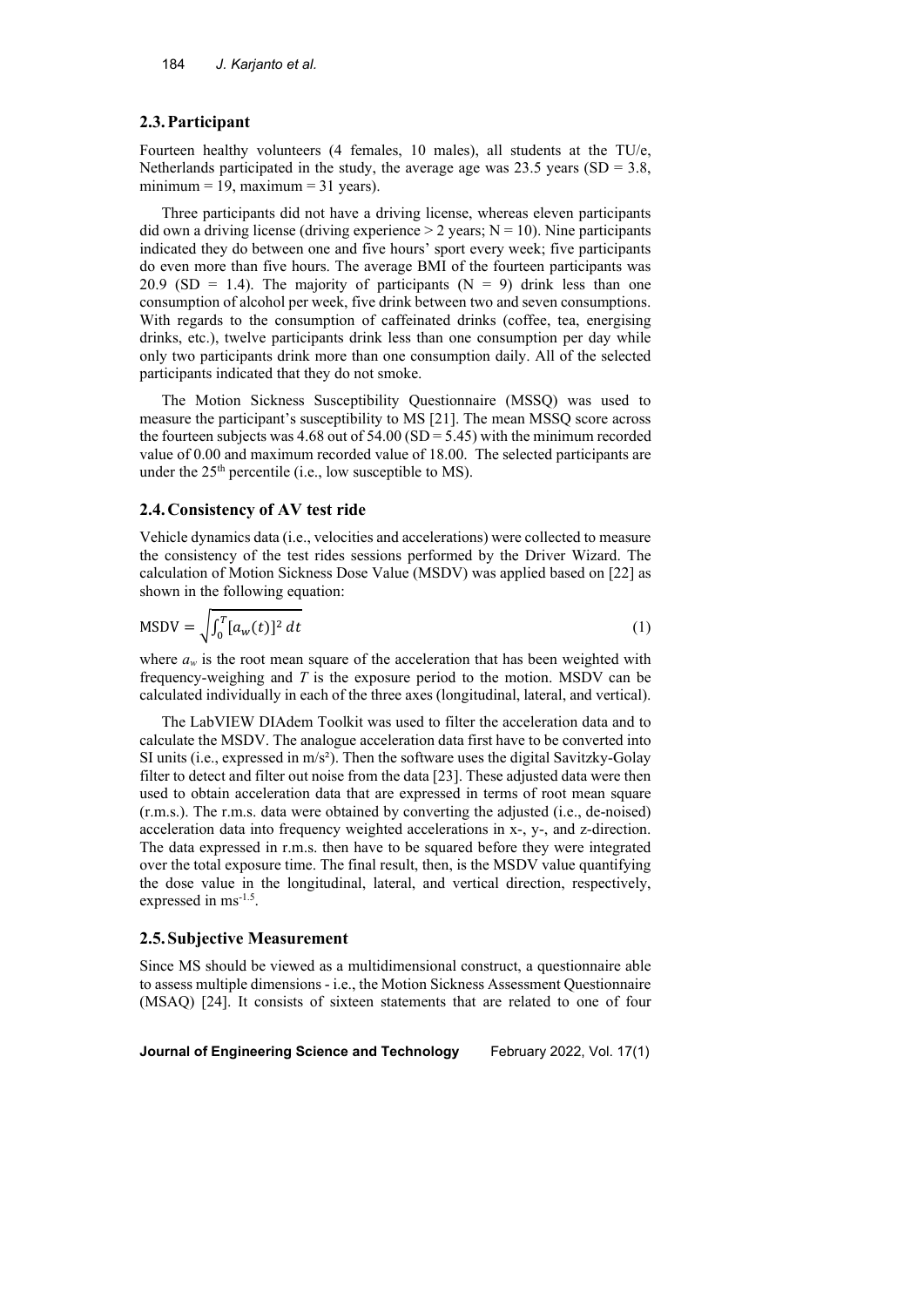dimensions (i.e., Gastrointestinal, Central, Peripheral, and Sopite). Gastrointestinal relates to sick to stomach and queasy symptoms, Central relates to faint-like and lightheaded symptoms, Peripheral relates to clammy and sweaty symptoms, and Sopite relates to tired and drowsy symptoms [24]. An overall MS score is obtained by calculating the percentages of total points scored.

Another subjective measure done on a one-minute base was implemented to avoid the known issues of retrospective evaluation. That means that subjects would be asked how uncomfortable they were feeling after every minute of driving. For the "discomfort rating", it was decided to use a unipolar rating scale since it was aimed at investigating varying levels of the same concept (i.e., the feeling of discomfort). For unipolar scales, it is known that five scale units are acceptable [25]. This resulted in a 5-point Likert unipolar scale answering the question, *"How uncomfortable are you feeling right now?"*;  $1 =$  not uncomfortable at all,  $2 =$ slightly uncomfortable,  $3 =$  moderately uncomfortable,  $4 =$  very uncomfortable,  $5 =$ = extremely uncomfortable. Participants were instructed to give their rating every minute during the test ride by showing the appropriate number of fingers to the observation camera that was mounted on the partition inside the vehicle concealed (see Fig. 1).

# **2.6.Objective Measurement**

Electrocardiogram (ECG) was recorded from three pads attached to the participant's body using the chest placement method suggested by Shaffer and Combatalade [26]. These pads were connected to the Analog Devices AD8232 single-lead HR monitor. After recording the data, the National Instruments LabVIEW Biomedical Toolkit software was used for further analysis, both in the time and the frequency domain. The software typically extracts the time and frequency domain parameters from the data recorded by the ECG sensors. Once these parameters are extracted from the data, the software returns a clear overview of the different time and frequency domain analyses and their values during the specified measurement intervals. For the frequency domain analysis (i.e., analysis of the LF/HF ratio), the data from autoregressive modelling (AR) analysis with a model-order of 16 were used.

### **3.Result**

## **3.1.Consistency of the test rides**

The mean, standard deviation, and coefficient of variation  $(CoV = SD/Mean)$  of the motion sickness dose values (MSDVs) produced by the Driving Wizard for the 13 participants for the two driving sessions indicated high reliability and consistency as were shown in Table 2. The results indicate that the same MSDVs were generated to the participants for both defensive and assertive driving sessions. Furthermore, the generated mean MSDV for the assertive automated driving session was substantially higher than the mean for the automated defensive driving session, as was hypothesized for this study. For the statistical analysis, IBM's SPSS software was used, and the effect sizes were calculated through the G\*Power software [27].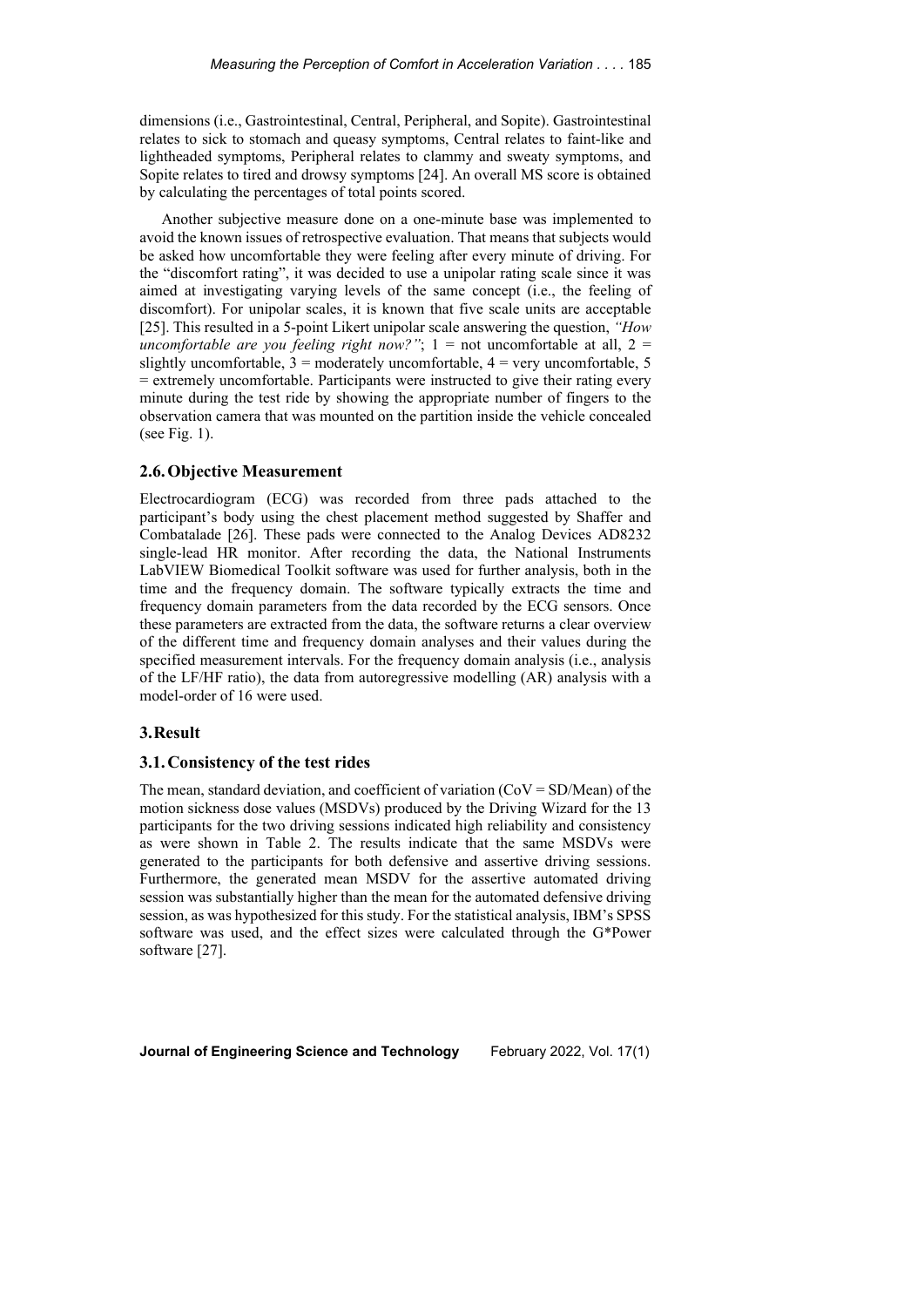|                   |                       |       | <b>Defensive Driving Sessions</b> | <b>Assertive Driving Sessions</b> |           |            |
|-------------------|-----------------------|-------|-----------------------------------|-----------------------------------|-----------|------------|
|                   | Mean<br>$(ms^{-1.5})$ | SD    | CoV<br>(%)                        | Mean<br>$(m s^{-1.5})$            | <b>SD</b> | CoV<br>(%) |
| MSDV <sub>y</sub> | 4.685                 | 0.424 | 9.051                             | 13.064                            | 0.875     | 6.670      |
| $MSDV_v$          | 7.001                 | 1.061 | 15.155                            | 12.846                            | 1.009     | 7.855      |
| MSDV <sub>z</sub> | 6.338                 | 0.540 | 8.520                             | 6.613                             | 0.358     | 5.414      |

**Table 2. Mean, standard deviation (SD), and coefficient of variation (CoV) for MSDV in the triaxial direction for the entire driving sessions.**

# **3.2.Subjective rating - MSAQ**

Wilcoxon signed-rank tests (WSRTs) were performed on the pre-and post-MSAQ data to check if the setup induced any MS symptoms to all the participants for both driving sessions (see Table 3 for descriptive statistics of the MSAQ).

The WSRTs determined that there was no statistically significant increase, neither in the total MSAQ score nor in the scores of the four constructs for the defensive driving session (see Table 4). For the assertive driving session, however, the same test revealed that, apart from the Peripheral construct, statistically significant increases were found when comparing the pre- and post-MSAQ score.

**Construct** *Defensive automated driving session Assertive automated driving session* **Pre-MSAQ Post-MSAQ Pre-MSAQ Post-MSAQ Mean SD Mean SD Mean SD Mean SD Gastrointestinal** 14.88 9.28 16.27 10.44 14.48 5.89 31.55 18.42 **Central** 13.65 6.15 12.70 3.19 13.81 5.73 21.27 13.35 **Peripheral** 17.20 12.03 12.96 3.48 17.72 9.87 18.78 14.99 **Sopite** 19.44 11.53 19.64 18.98 17.26 7.72 26.00 13.94

**Table 3. Pre- and post-MSAQ scores with mean and standard deviation for both defensive and assertive driving sessions.**

## **Table 4. Results of a Wilcoxon signed-rank test of the MSAQ scores for the after-before comparison of the two experiments (G = Gastrointestinal, C = Central, P = Peripheral, S = Sopite).**

**Total MSAQ** 16.07 8.29 15.38 7.89 15.57 5.36 24.55 12.56

|       | <b>Defensive automated</b><br>driving session |         |      | <b>Assertive automated</b><br>driving session |                    |      |          |           |
|-------|-----------------------------------------------|---------|------|-----------------------------------------------|--------------------|------|----------|-----------|
|       | Median<br>increase                            | z       | p    | Cohen's d                                     | Median<br>increase | Z    | р        | Cohen's d |
| G     | 0.00                                          | 0.85    | 0.39 | 0.14                                          | 13.9               | 2.71 | $0.01**$ | 1.05      |
| C     | 0.00                                          | $-0.82$ | 0.41 | 0.19                                          | 4.44               | 2.14 | $0.03*$  | 0.64      |
| P     | 0.00                                          | $-1.08$ | 0.28 | 0.39                                          | 0.00               | 0.34 | 0.73     | 0.08      |
| S     | 0.00                                          | $-0.73$ | 0.46 | 0.01                                          | 6.94               | 2.27 | $0.02*$  | 0.72      |
| Total | 0.00                                          | $-0.28$ | 0.78 | 0.09                                          | 5.90               | 3.05 | $0.00**$ | 0.82      |

 $*$ *\*p* < 0.01, *\*p* < 0.05

# **3.3.Subjective rating - Discomfort rating**

A unipolar 5-point rating scale measured the assessment of participant level of perceived comfort, and the descriptive statistics are shown in Table 5.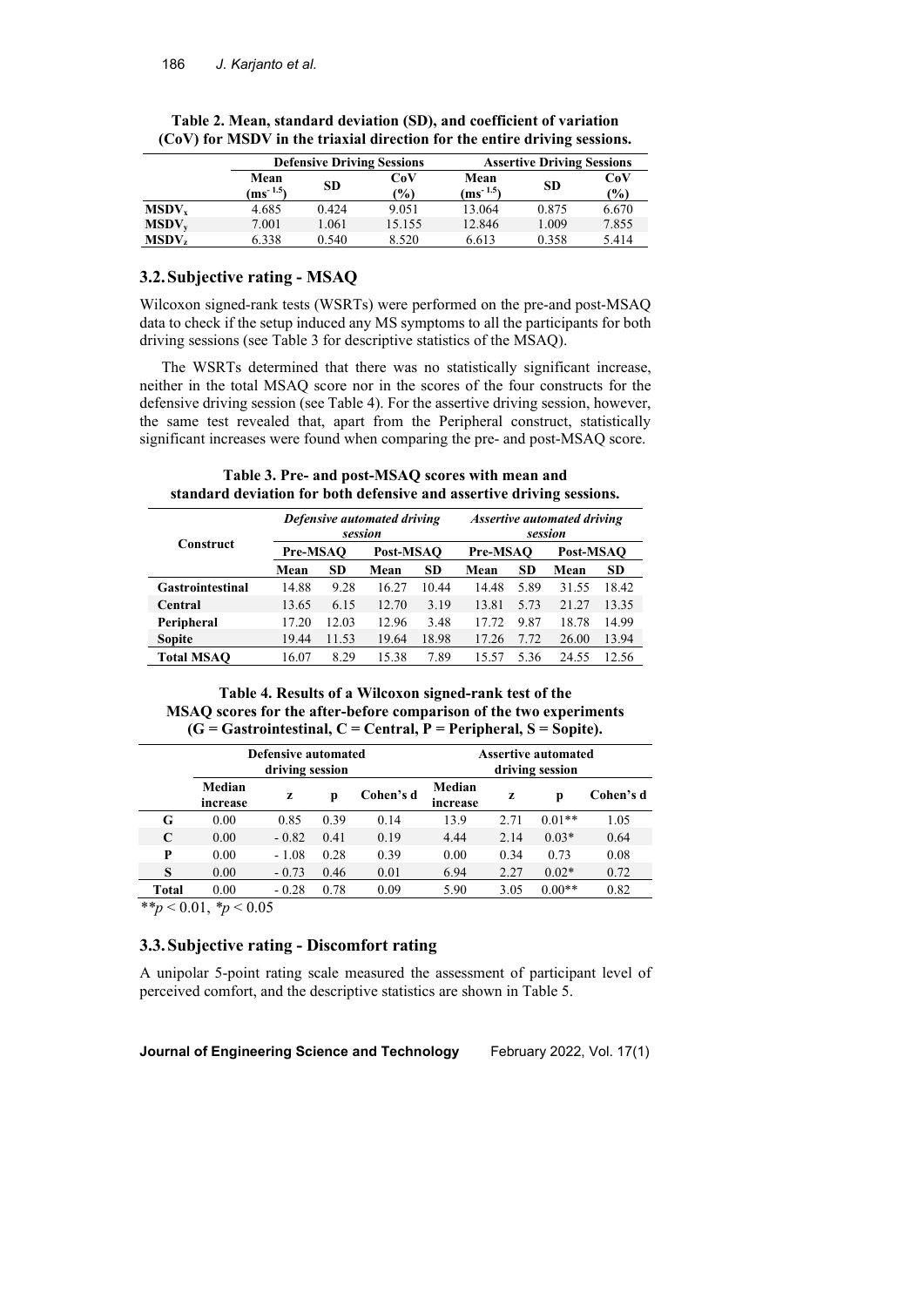| <b>Time</b>             |      | Defensive automated<br>driving session | <b>Assertive automated</b><br>driving session |      |           |    |
|-------------------------|------|----------------------------------------|-----------------------------------------------|------|-----------|----|
|                         | Mean | <b>SD</b>                              | N                                             | Mean | <b>SD</b> | N  |
| 1 <sup>st</sup> Minute  | 1.40 | 0.70                                   | 10                                            | 1.25 | 0.62      | 12 |
| 2 <sup>nd</sup> Minute  | 1.33 | 0.65                                   | 12                                            | 1.58 | 0.79      | 12 |
| 3 <sup>rd</sup> Minute  | 1.46 | 0.52                                   | 13                                            | 1.82 | 0.87      | 11 |
| 4 <sup>th</sup> Minute  | 1.33 | 0.49                                   | 12                                            | 2.09 | 1.04      | 11 |
| 5 <sup>th</sup> Minute  | 1.64 | 0.75                                   | 14                                            | 2.33 | 1.23      | 12 |
| 6 <sup>th</sup> Minute  | 1.58 | 0.79                                   | 12                                            | 2.31 | 1.03      | 13 |
| 7 <sup>th</sup> Minute  | 1.42 | 0.67                                   | 12                                            | 2.46 | 1.20      | 13 |
| 8 <sup>th</sup> Minute  | 1.46 | 0.66                                   | 13                                            | 2.69 | 1.44      | 13 |
| 9 <sup>th</sup> Minute  | 1.62 | 0.77                                   | 13                                            | 2.92 | 1.32      | 13 |
| 10 <sup>th</sup> Minute | 1.46 | 0.66                                   | 13                                            | 2.45 | 1.37      | 11 |

**Table 5. Average discomfort ratings per minute for the defensive and assertive driving sessions. (Comfort Rating with 5-point scale; 1 = not uncomfortable at all, 5 = extremely uncomfortable).**

For the defensive automated driving session, the level of perceived comfort remained almost constant throughout driving. In contrast, for the assertive automated driving session, an approximately linear increase in the feeling of discomfort was found. The results of the comfort rating suggest that the defensive automated driving session with lower forces exerted on the body was rather not perceived as uncomfortable. The assertive automated driving session, however, resulted in exposure to stronger forces and vibrations. As a consequence, it seems that the longer people were exposed to these stronger forces, the more uncomfortable they were feeling. To compare the severity of the perceived comfort between the two driving sessions, the differences between the means of the comfort rating where compared. A Wilcoxon-signed rank test showed that, especially during the last five minutes of driving, participants were significantly feeling more uncomfortable during the assertive automated driving session than during the defensive assertive automated driving session (see Table 6). The fourth minute (4<sup>th</sup>) was the first time instance at which a significant difference between the two driving sessions was found. Therefore, the analysis of ECG data, discussed next, focused on the specific period between the fourth  $(4<sup>th</sup>)$  and tenth minute  $(10<sup>th</sup>)$ .

|                                                                                | The median increase between<br>defensive and assertive automated<br>driving sessions | z       | p       | Cohen's d |
|--------------------------------------------------------------------------------|--------------------------------------------------------------------------------------|---------|---------|-----------|
| 1 <sup>st</sup> Minute                                                         | 0.00                                                                                 | $-0.82$ | 0.41    | 0.23      |
| 2 <sup>nd</sup> Minute                                                         | 0.00                                                                                 | 0.71    | 0.48    | 0.34      |
| 3 <sup>rd</sup> Minute                                                         | 0.00                                                                                 | 1.34    | 0.18    | 0.47      |
| 4 <sup>th</sup> Minute                                                         | 0.50                                                                                 | 2.06    | $0.04*$ | 0.84      |
| 5 <sup>th</sup> Minute                                                         | 1.00                                                                                 | 1.51    | 0.13    | 0.64      |
| 6 <sup>th</sup> Minute                                                         | 0.00                                                                                 | 1.89    | 0.06    | 0.78      |
| 7 <sup>th</sup> Minute                                                         | 1.00                                                                                 | 2.23    | $0.03*$ | 1.00      |
| 8 <sup>th</sup> Minute                                                         | 1.00                                                                                 | 2.39    | $0.02*$ | 0.99      |
| 9 <sup>th</sup> Minute                                                         | 1.00                                                                                 | 2.55    | $0.01*$ | 1.13      |
| 10 <sup>th</sup> Minute<br>$\mathbf{a}$ $\mathbf{a}$ $\mathbf{b}$ $\mathbf{c}$ | 0.50                                                                                 | 2.06    | $0.04*$ | 0.83      |

**Table 6. Wilcoxon's signed-rank test for differences in subjective discomfort.**

*\*p* < 0.05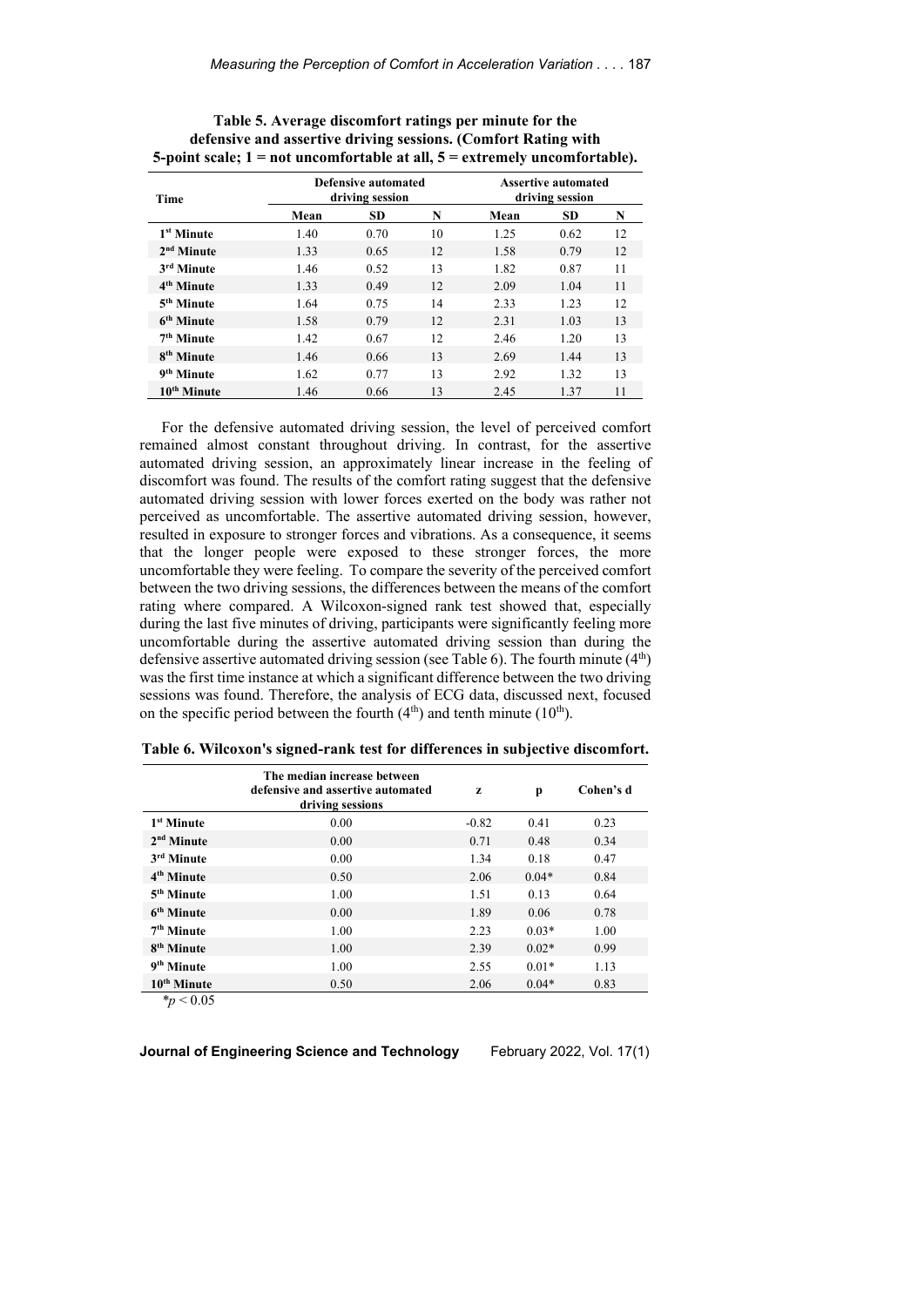## **3.4.Objective rating - Heart rate & LF/HF Ratio**

For the heart rate (HR) measurement, the analysis began with the inspection of the boxplot. Three (3) outliers were found that were more than 1.5 box-lengths from the edge of the box. It was found that these outliers did not influence the results, so they were kept in the analysis. The descriptive statistics of the HR data in beats per minute (bpm) are shown in Table 7. The mean HR baseline values pre- and postfor both driving sessions appeared to be almost the same. HR seemed to increase during driving minute  $4<sup>th</sup>$  to  $10<sup>th</sup>$ ). Thereby, it is observed that HR increased to a higher level during the assertive automated driving session than during the defensive automated driving session.

A one-way repeated measures ANOVA was performed to determine whether there were statistically significant differences in mean HR value over the three phases for the two driving sessions. HR was found to be statistically significant different over the phases of the defensive automated driving session (F  $(2,26)$ ) = 10.3,  $p = 0.001$ , partial  $\eta^2 = 0.442$ ) as well as for the assertive automated driving session (F(2,26) = 12.0,  $p < 0.001$ , partial  $\eta^2 = 0.481$ ).

| <b>Automated driving</b> |                         |        | Heart rate (bpm) |  |  |  |  |
|--------------------------|-------------------------|--------|------------------|--|--|--|--|
| session                  | <b>Experiment phase</b> | Mean   | <b>SD</b>        |  |  |  |  |
|                          | Pre-experiment          | 107.86 | 23.38            |  |  |  |  |
| Defensive $(N=14)$       | During-experiment       | 126.82 | 14.09            |  |  |  |  |
|                          | Post-experiment         | 104.14 | 21.18            |  |  |  |  |
|                          | Pre-experiment          | 106.07 | 27.27            |  |  |  |  |
| Assertive $(N=14)$       | During-experiment       | 131.41 | 7.70             |  |  |  |  |
|                          | Post-experiment         | 103.29 | 27.50            |  |  |  |  |
|                          |                         |        |                  |  |  |  |  |

**Table 7. The mean and standard deviation (SD) for the heart rate data in beats per minute (bpm) for both the driving sessions.**

A paired-sample t-test was then used to determine whether there was a statistically significant difference in the mean score of HR values during the three phases for the participants when exposed to the defensive and assertive automated driving sessions (see Table 8). No statistically significant mean difference was found between the driving sessions with regards to any of the phases during the experiment. The baseline conditions (pre- and post-experiment) did not show any statistically significantly different, implying that participants exhibited the same rest conditions before and after both driving sessions.

**Table 8. Paired-samples t-test results for mean HR values during the three phases of the two experiments.**

| <b>Experiment</b>     | Defensive automated Assertive automated<br>driving session |           | driving session |           | t                 | p    | Cohen's d |
|-----------------------|------------------------------------------------------------|-----------|-----------------|-----------|-------------------|------|-----------|
| phase                 | Mean                                                       | <b>SD</b> | Mean            | <b>SD</b> |                   |      |           |
| Pre-<br>experiment    | 107.86                                                     | 23.38     | 106.07          | 27.27     | $-0.34$           | 0.74 | 0.07      |
| During-<br>experiment | 126.82                                                     | 14.09     | 131.41          | 7.70      | $1.56 \quad 0.14$ |      | 0.38      |
| Post-<br>experiment   | 104.14                                                     | 21.18     | 103.29          | 27.50     | $-0.19$           | 0.85 | 0.03      |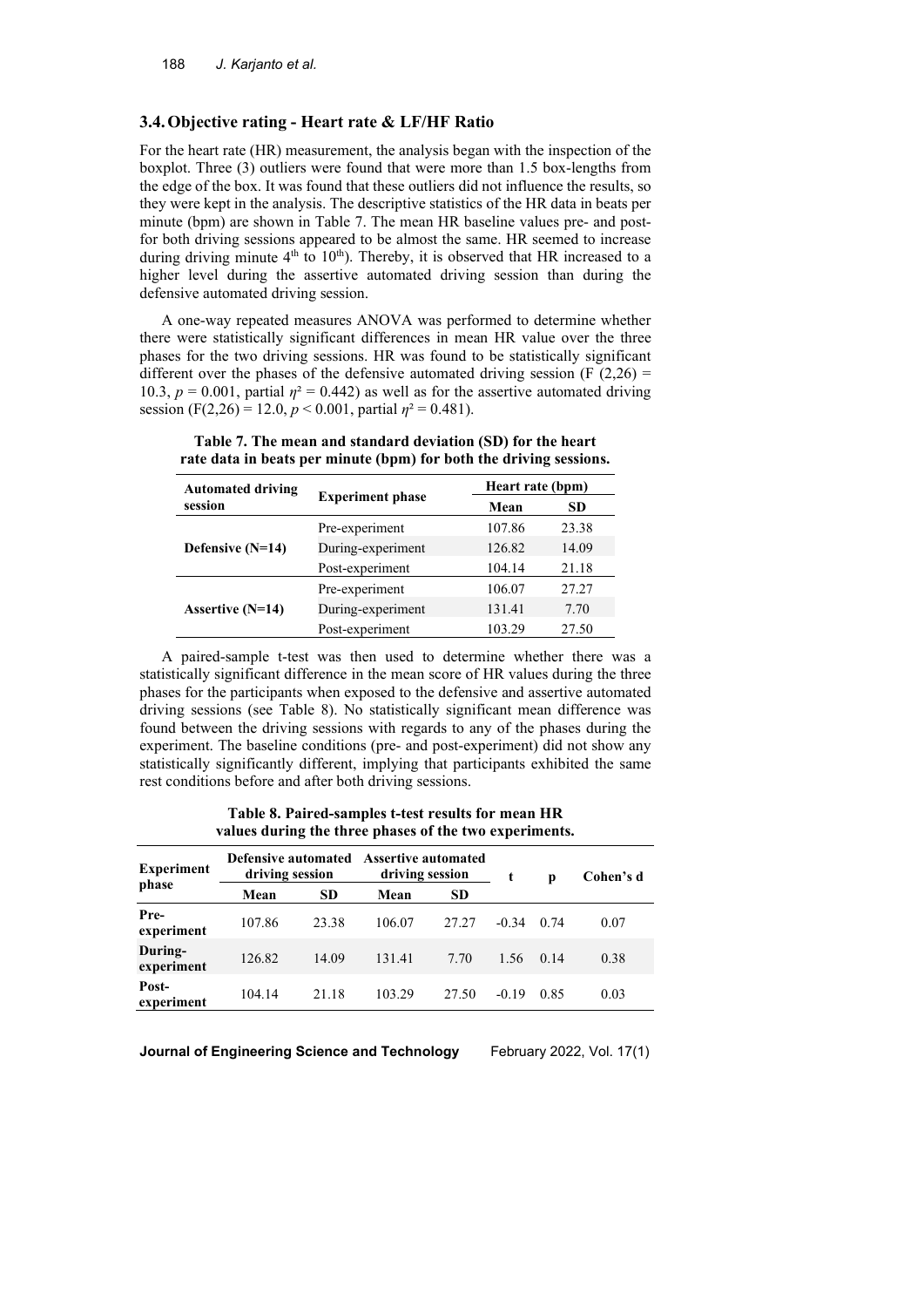Inspection of the boxplot revealed three outliers that were more than 3.0 boxlengths from the edge of the box and were disregarded for further analysis. The descriptive statistics are shown in Table 9. A one-way repeated measures ANOVA was performed to determine whether there were statistically significant differences for the low frequency (LF) component over the high frequency (HF) component of the heart rate variability (LF/HF) throughout the three phases. The value of LF/HF was found to be statistically significantly different over the three phases for the defensive automated driving session (F  $(2,20) = 4.66$ ,  $p = 0.022$ , partial  $\eta^2 = 0.318$ ). For the assertive automated driving session, a Greenhouse and Geisser epsilon ( $\varepsilon$  = 0.538) was used to correct the one-way repeated measures ANOVA. LF/HF was not statistically significantly different over the three phases of the assertive automated driving session (F (1.075,10.75) = 1.599,  $p = 0.227$ , partial  $\eta^2 = 0.138$ ).

A paired-samples t-test was then used to determine whether there was a statistically significant mean difference between LF/HF for the defensive and the assertive automated driving session. The results of this test are shown in Table 10. It can be observed that LF/HF was statistically significantly lower before the assertive session compared to the defensive session. However, no clear conclusions can be drawn concerning the during-experiment phase.

| <b>Automated driving</b> |                         | <b>LF/HF</b> ratio |           |  |
|--------------------------|-------------------------|--------------------|-----------|--|
| session                  | <b>Experiment phase</b> | Mean               | <b>SD</b> |  |
|                          | Pre-experiment          | 0.94               | 0.35      |  |
| Defensive $(N = 11)$     | During-experiment       | 0.60               | 0.20      |  |
|                          | Post-experiment         | 0.85               | 0.28      |  |
| Assertive $(N = 11)$     | Pre-experiment          | 0.72               | 0.20      |  |
|                          | During-experiment       | 0.68               | 0.18      |  |
|                          | Post-experiment         | 1.04               | 0.91      |  |

**Table 9. Descriptive statistics of the ratio of LF/HF data.**

| <b>Experiment</b><br>phase | <b>Defensive</b><br>automated<br>driving session |           | <b>Assertive</b><br>automated<br>driving session |           | t       | р        | Cohen's d |
|----------------------------|--------------------------------------------------|-----------|--------------------------------------------------|-----------|---------|----------|-----------|
|                            | Mean                                             | <b>SD</b> | Mean                                             | <b>SD</b> |         |          |           |
| Pre-<br>experiment         | 0.94                                             | 0.35      | 0.72                                             | 0.20      | $-2.89$ | $0.02^*$ | 0.73      |
| During-<br>experiment      | 0.60                                             | 0.20      | 0.68                                             | 0.18      | 0.87    | 0.41     | 0.40      |
| Post-<br>experiment        | 0.85                                             | 0.28      | 1.04                                             | 0.91      | 0.69    | 0.50     | 0.24      |

**Table 10. Paired-samples t-test results for LF/HF.**

*\* Statistically significant at the level p* < 0.05

# **3.5.Correlations between participants' subjective & objective measurements**

A linear regression established that the discomfort rating subjects gave during the last five minutes of driving could statistically significantly predict their Motion Sickness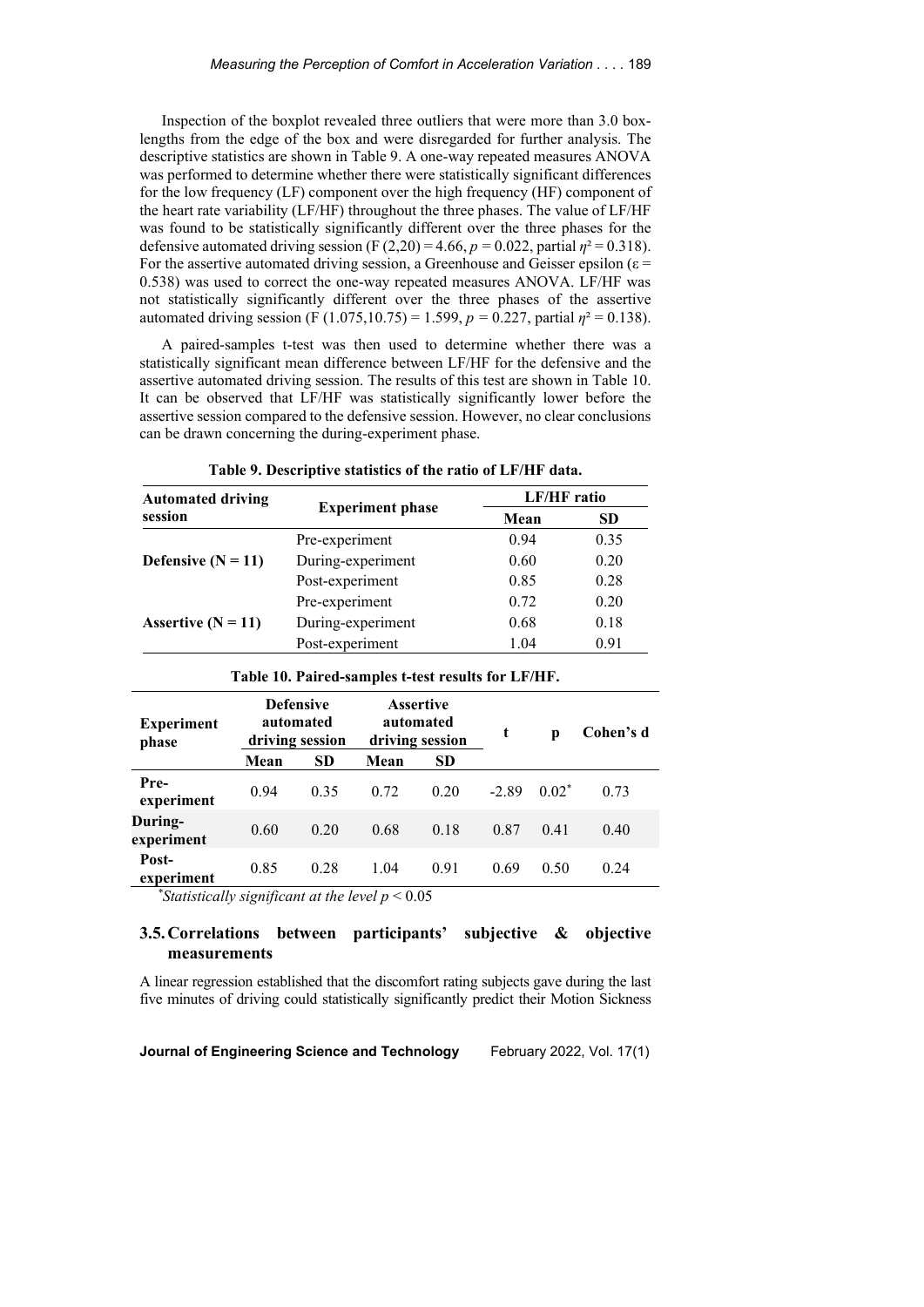Assessment Questionnaire (MSAQ) score, F (1,26) = 77.06, *p* < 0.001 and discomfort rating accounted for 74.80% of the explained variability in MSAQ score, with adjusted  $R<sup>2</sup> = 0.74$ . The regression equation was: Predicted MSAQ score = 0.22 + 9.78 x (discomfort rating during driving) and is graphically shown in Fig. 2. Additionally, Pearson's product-moment correlation was run to assess the relationship between subjective comfort and the four constructs of MSAQ. The result is shown in Table 11 and implies that the more discomfort passengers were experiencing, the more they tended to develop feelings of MS. This finding appears to support the initial assumption that MS can be seen as an extreme level of discomfort.



**Fig. 2. Linear regression of MSAQ and subjective feeling of comfort during driving sessions.**

|  | <b>Table 11. Results of Pearson's correlation</b> |
|--|---------------------------------------------------|
|  | of subjective comfort and MSAQ constructs.        |

|                                                      | Correlation coefficient r |                   |  |  |  |  |
|------------------------------------------------------|---------------------------|-------------------|--|--|--|--|
| <b>MSAO</b> score                                    | 0.865                     | $\leq 0.001^{**}$ |  |  |  |  |
| <b>Gastrointestinal score</b>                        | 0.834                     | $\leq 0.001^{**}$ |  |  |  |  |
| <b>Central score</b>                                 | 0.803                     | $< 0.001$ **      |  |  |  |  |
| Peripheral score                                     | 0.503                     | $0.006***$        |  |  |  |  |
| Sopite score                                         | 0.627                     | $< 0.001$ **      |  |  |  |  |
| **Statistically significant at the $p < 0.01$ level; |                           |                   |  |  |  |  |

A linear regression established that HR measured during driving could not

statistically significantly predict participants' subjective feelings of comfort, F  $(1,26) = 0.602$ ,  $p = 0.445$ , and HR accounted for 2.30% of the explained variability in discomfort rating, with adjusted  $R^2 = -0.015$ . The regression equation was: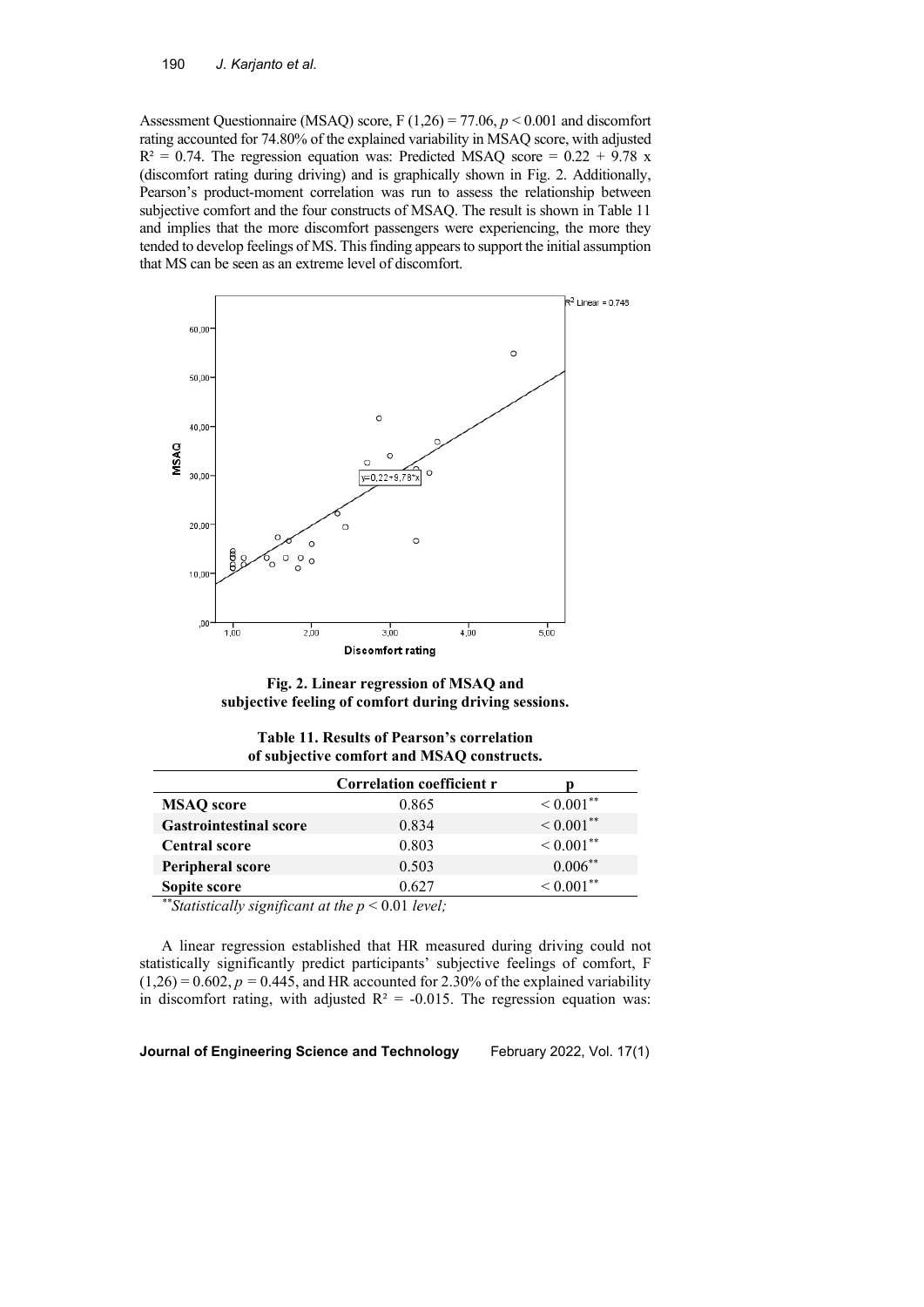Predicted rating  $= 3.72 - 0.013$  x (HR). A linear regression established that LF/HF could not statistically significantly predict participants' subjective feelings of comfort, F (1,26) = 3.28,  $p = 0.082$ , and LF/HF accounted for 11.20% of the explained variability in discomfort rating, with adjusted  $R^2 = 0.078$ . However, pvalues in the range  $0.05 < p < 0.10$  are considered approaching significance. So, there seems to be a trend towards a statistically significant prediction of subjective feeling of comfort by LF/HF. The regression equation was: predicted rating = 0.815 + 1.86 x (LF/HF). Additionally, a Spearman's rank-order correlation was run to assess the relationship between LF/HF and the rating of discomfort, and the result indicated that the correlation coefficient of 0.384 with  $p < 0.044$ .

Although a linear regression established that LF/HF could not statistically significantly predict participants' subjective feelings of comfort, a statistically significant moderate positive relationship between LF/HF and subjective feeling of comfort was found ( $rs$  (26) = 0.384,  $p < 0.05$ ). It can be concluded that the relationship between LF/HF and subjective comfort is not particularly strong. Therefore, LF/HF might not precisely predict the discomfort rating during driving.

# **4.Discussion**

Prior work has reported the effectiveness of lower driving forces (i.e., a defensive AV driving style) in terms of users' perceived pleasantness, enhancing the AV riding experience (e.g., [28, 29]. However, the relation between subjective and objective (physiological) data in the assessment of the perception of comfort was not investigated. Other researchers did consider physiological measures to investigate perceived AV diving comfort but did not test the perception of comfort in a public-road AV driving scenario (e.g., [30, 31].

This study focused on the relation between psychological (subjective) and physiological (objective) responses to physical variations (i.e., variations in acceleration driving forces) to study the perception of comfort for AV passengers. Although the recruited sample has lower susceptibility to MS, as concluded from the relatively low MSSQ scores, a significant increase in the subjective feeling of MS resulting from the assertive AV driving style was found. This increase in MSAQ as per the results of previous studies on MS of AV occupants [6] as well as studies on visual flow in virtual motion [32] and MS [33].

Besides, this study (with  $N = 14$  participants) indicates that the defensive AV driving style did not significantly influence the passengers' subjective perception of comfort. For the assertive session, however, it was found that the feeling of MS (discomfort) grew almost linearly concerning exposure time. Thereby, the results showed significant differences in subjective discomfort during the second and last half of driving, when comparing the data of the assertive to the data of the defensive session.

The initial assumption that the feeling of MS can be treated as an extreme level of discomfort was supported by the results of a correlation and linear regression between subjective comfort and MSAQ. It is speculated that MS and subjective comfort can still be treated as two different constructs when investigating AV riding experience. However, both constructs appear to be significantly related to each other. This might be useful for future work, as it allows for concluding on the perception of comfort when, for example, only MS data are available. Knowing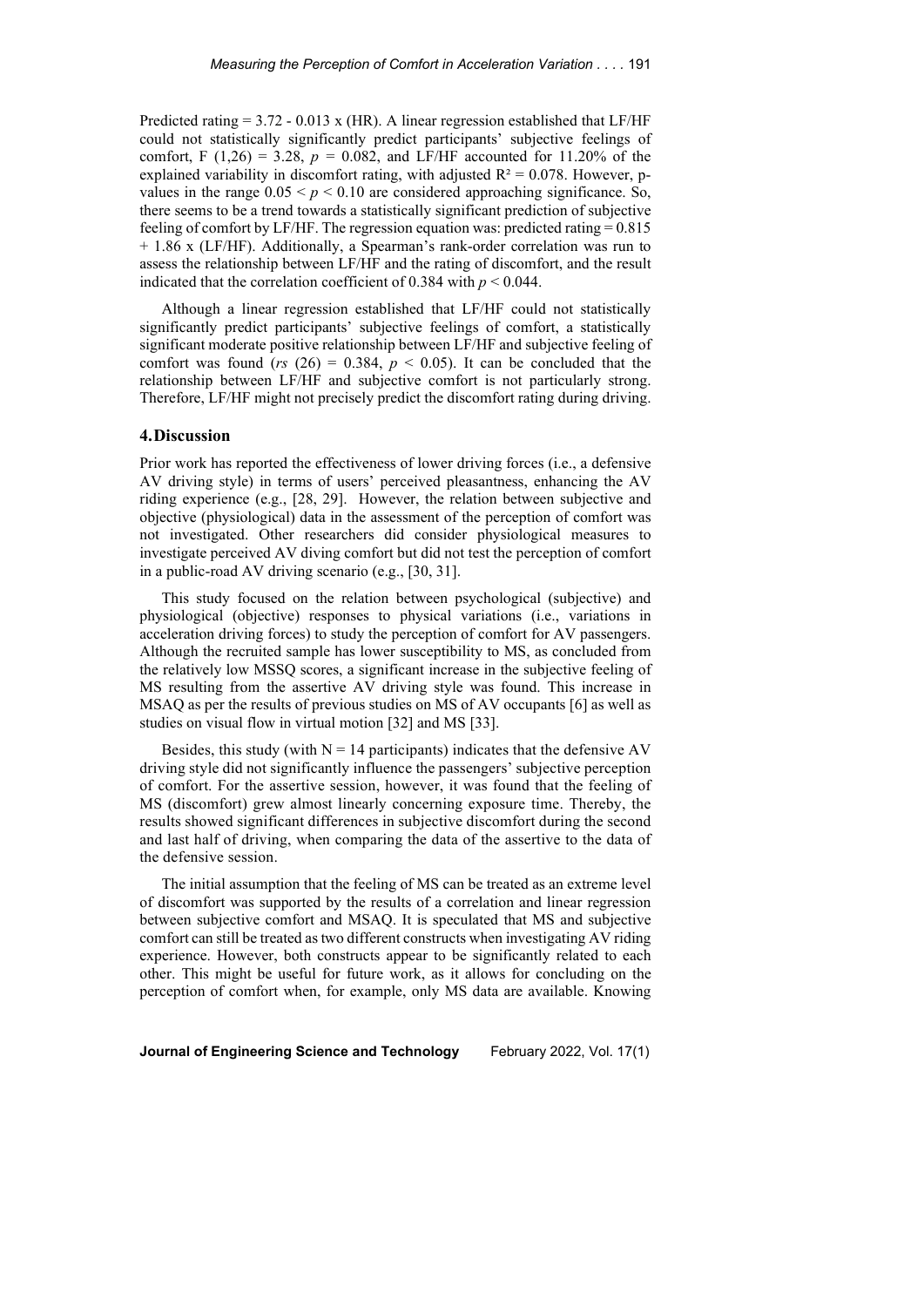that the tested sample had relatively high levels of tolerance in terms of MS and discomfort, the current findings of significant increases in discomfort and feelings of MS might also be of interest for future work. The results imply that even people with no or little previous experience of MS may develop feelings of sickness during AV driving, mainly when the AV drives according to an assertive driving style.

Although increases in HR were observed when comparing the assertive to the defensive AV driving style, they were not statistically significant. Previous research, however, found that increases in HR resulted from either an increase in sympathetic modulation or a decrease in parasympathetic modulation. These increases in HR were found to be related to nausea and vomiting resulting from exposure to nauseagenic motion. (e.g., [34, 35]). For the research under consideration, it was noted that increases in feelings of MS were found significant, though still relatively low, implying that none of the participants experienced severe MS. This might explain the not significant increase in HR when comparing the assertive to the defensive session. The result of the LF/HF ratio did not show statistically significant differences between the sessions. Previous work, however, found that LF/HF is suitable for detecting long-lasting stress events, and so longlasting discomforting events [31]. Besides, exposure to lower (1.8 Hz) as well as higher vibrations (6.0 Hz) is found to decrease vagal activity (HF) and to increase LF/HF [36]. The current experiment seemed not to cause excessive amounts of stress. Thereby, the LF/HF ratio was decreased during exposure, suggesting that sympathetic activities seemed to reduce. The discomforting event appeared not to last long enough to detect significant changes in LF/HF, which might be different in case of higher susceptibility to MS.

When considering the correlation and linear regression between physiological responses and subjective comfort, it was observed that the subjective comfort could not be predicted based on the HR data. Therefore, it is speculated that variations in HR do not mimic the subjective perception of comfort accurately enough. For future work, this implies that for a given physical variation, HR is somewhat not reliable to predict the resulting psychological variation. Also, with regards to the relationship between subjective comfort and LF/HF, a linear regression did not reveal a significant relationship. Although a significant positive correlation between subjective comfort and LF/HF was found, this correlation was assumed to be not strong enough to draw definite conclusions. This might also be because no severe feelings of MS were reported. Previous work successfully found that LF/HF increased with the rating of MS [37] and that increases in LF (n.u.) relate to increasing nausea (e.g., [38] which corresponds to gradual sympathetic activation [39].

The current findings, however, extend those of [40], who did not observe significant changes in HRV and HR in subjects who did not complain about MS after watching a movie with oscillating pictures. In general, the regressions and correlations between HRV parameters and subjective comfort indicate that it might not be useful also to measure the physiological variation resulting from physical variation to predict subjective comfort. This contradicts the hypothesis that physical variation would lead to specific variations in the physiology that accurately mimic psychological variation. Thereby, however, it is noted that GSR could alternatively be used as a measure for physiological variation since prior work found that GSR is a promising measure in assessing intense discomforting events [31, 41].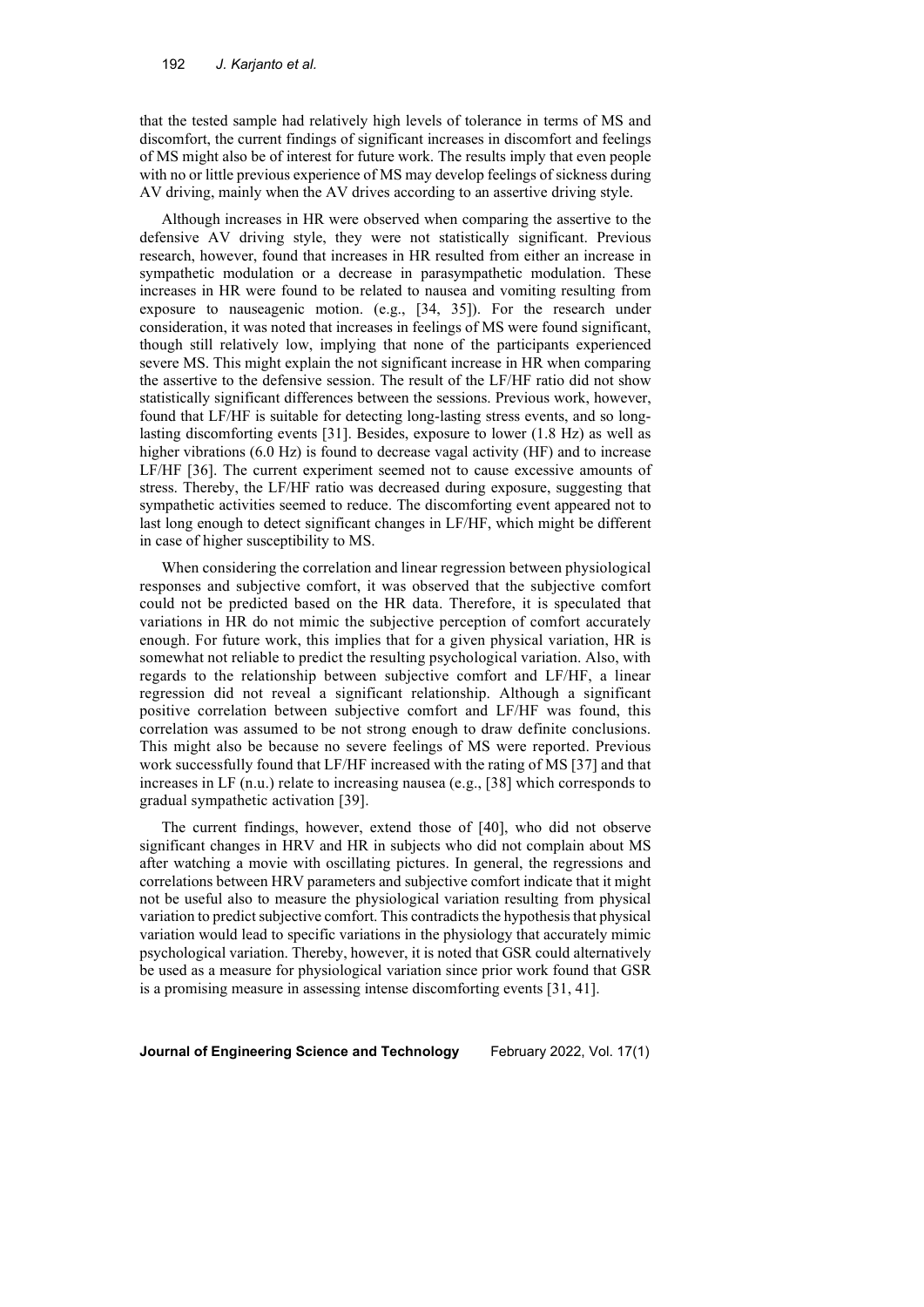Finally, it could also be noted that the two experiment sessions consisted of only ten minutes of driving for each session. Future work might also investigate the effects of forces generated during AV driving when exposure to these forces is spread over a more extended period, e.g., one hour of driving. The experiment sessions were also organised on the TU/e campus, which is a slightly urbanised environment with only cobblestone roads. Therefore, it might also be worthwhile to assess the aforementioned physical boundaries at higher vehicle speeds as well as in other environments and on other types of road surfaces.

#### **5.Conclusions**

Although the assessment of MS experience revealed that the sample group was not susceptible to MS, the assertive AV driving style resulted in significant increases in the feeling of MS. Thereby, a correlation and linear regression confirmed the initial assumption that MS can be treated as an extreme level of discomfort.

HRV analysis revealed no significant changes when comparing the two experimental sessions. HR results indicated an increase during the assertive session compared to the defensive session. However, it turned out that this increase was not significant, which was also the case for the relation between HR and subjective comfort. The LF/HF ratio also did not show significant changes when comparing the two experimental sessions.

The results of this study suggest that further development of full AVs should consider the effects of strong forces that are exerted on the passenger's body. AV driving is promoted as a mobility solution that allows for involvement in nondriving tasks such as reading. To be perceived as comfortable, the findings of this report suggest that AV driving styles should be such developed, that forces exerted on the passenger's body are kept low. This will probably improve the AV riding experience and reduce the likelihood of discomfort, such as MS.

Future research should look at the level of comfort especially the effects of motion sickness when the passenger of an AV in performing other non-driving related tasks such as watching a movie or reading when travelling in an automated mode. In addition, the effects of different geometric landscape of the road for example, suburban and winding roads, should be also be considered. Another factor that can be studied is the role of visual stimuli in the driving environment. In this case, subjects were isolated entirely from the physical environment the vehicle was driving in. This implies that the obtained results apply for those passengers who do not have any kind of behavioural information about the vehicle or ability to look outside. It is speculated that either or both of these stimuli might increase the levels of tolerance, but future research should investigate whether that is the case or not.

#### **Acknowledgement**

The authors fully acknowledged Universiti Teknikal Malaysia Melaka (UTeM) and Eindhoven University of Technology (TU/e) for the approved fund and support that makes this vital research viable and effective. This research is fully supported by an international grant, ANTARABANGSA-TUE/2019/FKM-CARE/A00023.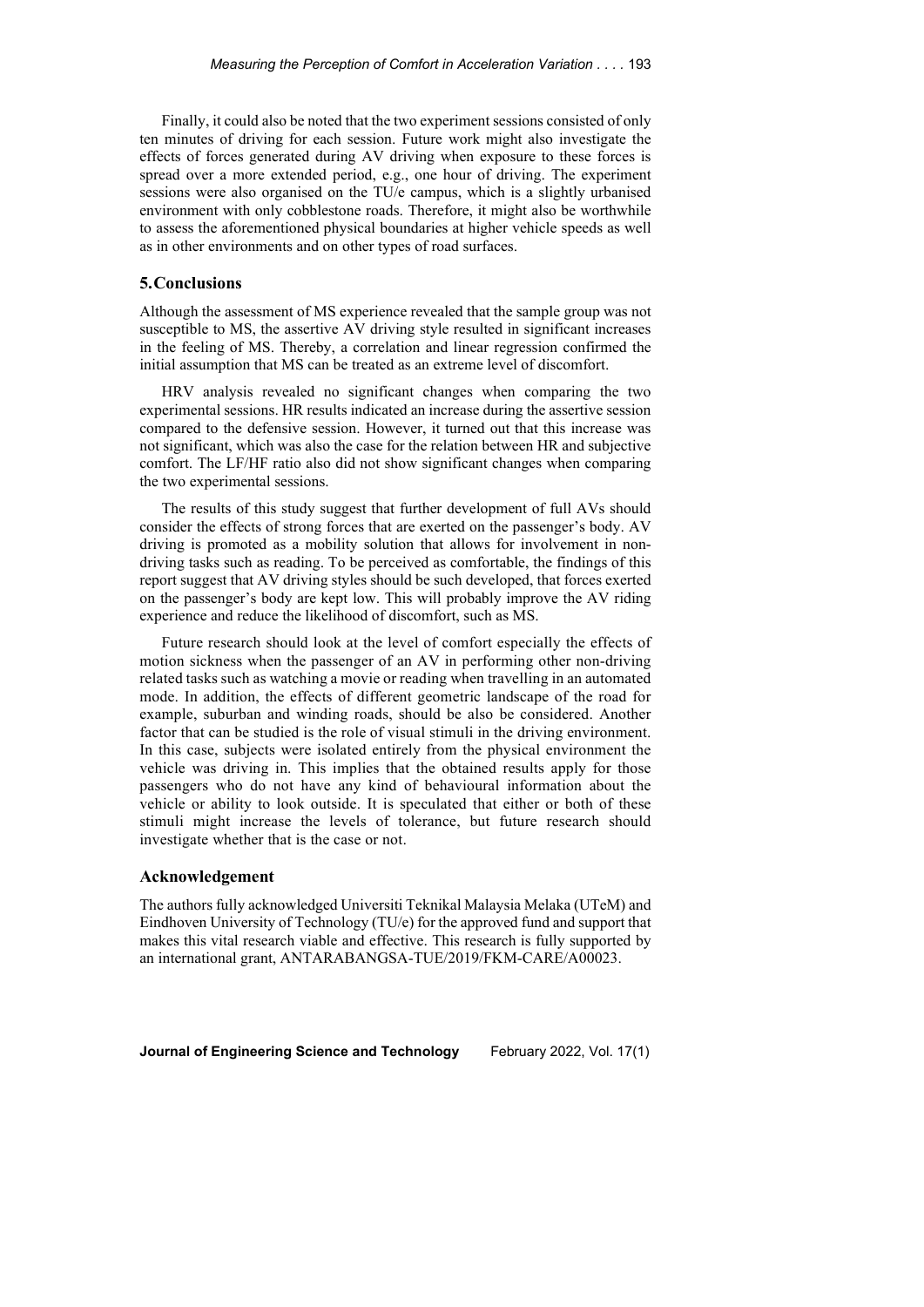# **References**

- 1. Vink, P.; and Hallbeck, S. (2012). Editorial: Comfort and discomfort studies demonstrate the need for a new model. *Applied Ergonomics*, 43(2), 271-276, Mar-2012.
- 2. Le Vine, S.; Zolfaghari, A.; and Polak, J. (2015). Autonomous cars: The tension between occupant experience and intersection capacity. *Transportation Research Part C: Emerging Technologies*, 52, 1-14.
- 3. Griffin, M.J.; and Newman, M.M. (2004). An experimental study of lowfrequency motion in cars. *Proceedings of the Institution of Mechanical Engineers*, *Part D: Journal of Automobile Engineering*, 218(11), 1231-1238.
- 4. Karlsson, I.C.M.; and Pettersson, I. (2015). Setting the stage for autonomous cars: a pilot study of future autonomous driving experiences. *IET Intelligent Transport Systems*, 9(7), 694-701.
- 5. Kuiper, O.X.; Bos, J.E.; and Diels, C. (2018). Looking forward: In-vehicle auxiliary display positioning affects carsickness. *Applied Ergonomics*, 68, 169-175.
- 6. Karjanto, J.; Md. Yusof, N.; Wang, C.; Terken, J.; Delbressine, F.; and Rauterberg, M. (2018). The effect of peripheral visual feedforward system in enhancing situation awareness and mitigating motion sickness in fully automated driving. *Transportation Research Part F: Traffic Psychology and Behaviour*, 58, 678-692.
- 7. Wada, T. (2016). Motion sickness in automated vehicle. in *In Advanced Vehicle Control: Proceedings of the* 13*th International Symposium on Advanced Vehicle Control* (*AVEC'*16), 169-174.
- 8. Elbanhawi, M.; Simic, M.; and Jazar, R. (2015). In the passenger seat: Investigating ride comfort measures in autonomous cars. *IEEE Intelligent Transportation Systems Magazine*, 7(3), 4-17.
- 9. Kelling, N.J.; Ryan, C.D.; Halter, J.T.; and Corso, G.M. (2008). Drivers and passengers: Are the perceptions of braking time the same? *Proceedings of the Human Factors and Ergonomics Society Annual Meeting*, 52(23), 1875-1879.
- 10. Diels, C.; and Bos, J. (2015). User interface considerations to prevent selfdriving carsickness. 7*th International Conference on Automotive User Interface and Interactive Vehicular Applications*, 14-19.
- 11. Diels, C.; and Bos, J.E. (2016). Self-driving carsickness. *Applied Ergonomics*, 53, 374-382.
- 12. Sivak, M.; and Schoettle, B. (2015). Motion sickness in self-driving vehicles (Report No. UMTRI-2015-12). Ann Arbor, Michigan, USA.
- 13. Alexandros, L.; and Michalis, X. (2013). The physiological measurements as a critical indicator in users' experience evaluation. in *Proceedings of the* 17*th Panhellenic Conference on Informatics - PCI '*13, 258-263.
- 14. Laborde, S.; Mosley, E.; and Thayer, J.F. (2017). Heart rate variability and cardiac vagal tone in psychophysiological research - Recommendations for experiment planning, data analysis, and data reporting. *Frontiers in Psychology*, 8, 1-18.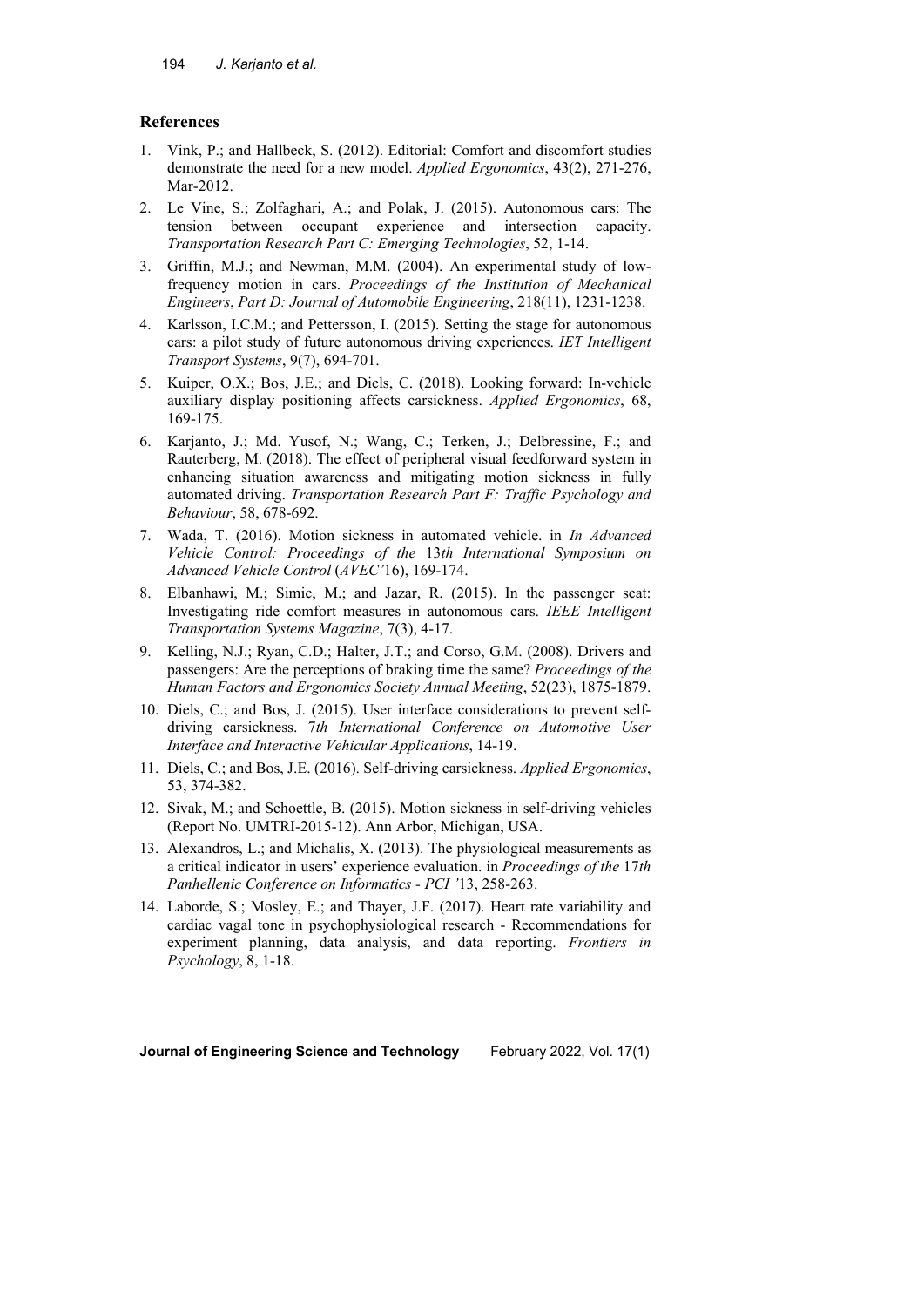- 15. Karjanto, J.; Md. Yusof, N.; Terken, J.; Delbressine, F.; Rauterberg, M.; and Hassan, M.Z. (2018). Development of on-road automated vehicle simulator for motion sickness studies. *International Journal of Driving Science*, 1(1), 1-12.
- 16. Society of Automation Engineers (SAE), (2018). J3016B taxonomy and definitions for terms related to driving automation systems for on-road motor vehicles. *SAE International*, 35.
- 17. Baltodano, S.; Sibi, S.; Martelaro, N.; Gowda, N.; and Ju, W. (2015). The RRADS platform: A real road autonomous driving simulator. in *Proceedings of the* 7*th International Conference on Automotive User Interfaces and Interactive Vehicular Applications - AutomotiveUI '*15, 281-288.
- 18. Karjanto, J.; Md. Yusof, N.; Terken, J.; Delbressine, F.; Hassan, M.Z.; and Rauterberg, M. (2017). Simulating autonomous driving styles: Accelerations for three road profiles. *MATEC Web of Conferences*, 9, 01005.
- 19. Md. Yusof, N. (2019). *Comfort in autonomous car: Mitigating motion sickness by enhancing situation awareness through haptic displays*. Doctoral Thesis, Eindhoven University of Technology.
- 20. Quintana, D.S.; and Heathers, J.A.J. (2014). Considerations in the assessment of heart rate variability in biobehavioral research. *Frontiers in Psychology*, 5, 1-10.
- 21. Golding, J.F. (2006). Predicting individual differences in motion sickness susceptibility by questionnaire. *Personality and Individual Differences*, 41(2), 237-248.
- 22. ISO, (1997). The International Standard ISO 2631-1 Mechanical vibration and shock - Evaluation of human exposure to whole-body vibration.
- 23. Schafer, R.W. (2011). What is a savitzky-golay filter? *IEEE Signal Processing Magazine*, 28(4), 111-117.
- 24. Gianaros, P.J.; Muth, E.R.; Mordkoff, J.T.; Levine, M.E.; and Stern, R.M. (2001). A questionnaire for the assessment of the multiple dimensions of motion sickness. *Aviation Space and Environmental Medicine*, 72(2), 115-119.
- 25. Krosnick, J.A.; and Fabrigar, L.R. (1997). *Designing rating scales for effective measurement in surveys*. Wiley Series in Probability and Statistics, 141-164.
- 26. Shaffer, F.; and Combatalade, D.C. (2013). Don't add or miss a beat: a guide to cleaner heart rate variability recordings. *Biofeedback*, 41(3), 121-130.
- 27. Faul, F.; Erdfelder, E.; Lang, A.-G.; and Buchner, A. (2007). G\*Power 3: A flexible statistical power analysis program for the social, behavioral, and biomedical sciences. *Behavior Research Methods*, 39(2), 175-191.
- 28. Md. Yusof, N.; Karjanto, J.; Terken, J.; Delbressine, F.; Hassan, M.Z.; and Rauterberg, M. (2016). The exploration of autonomous vehicle driving styles: Preferred longitudinal, lateral, and vertical accelerations. In *Proceedings of the*  8*th International Conference on Automotive User Interfaces and Interactive Vehicular Applications - Automotive'UI* 16, 245-252.
- 29. Basu, C.; Yang, Q.; Hungerman, D.; Singhal, M.; and Dragan, A.D. (2017). Do You want your autonomous car to drive like you? In *Proceedings of the*  2017 *ACM*/*IEEE International Conference on Human-Robot Interaction - HRI '*17, 417-425.